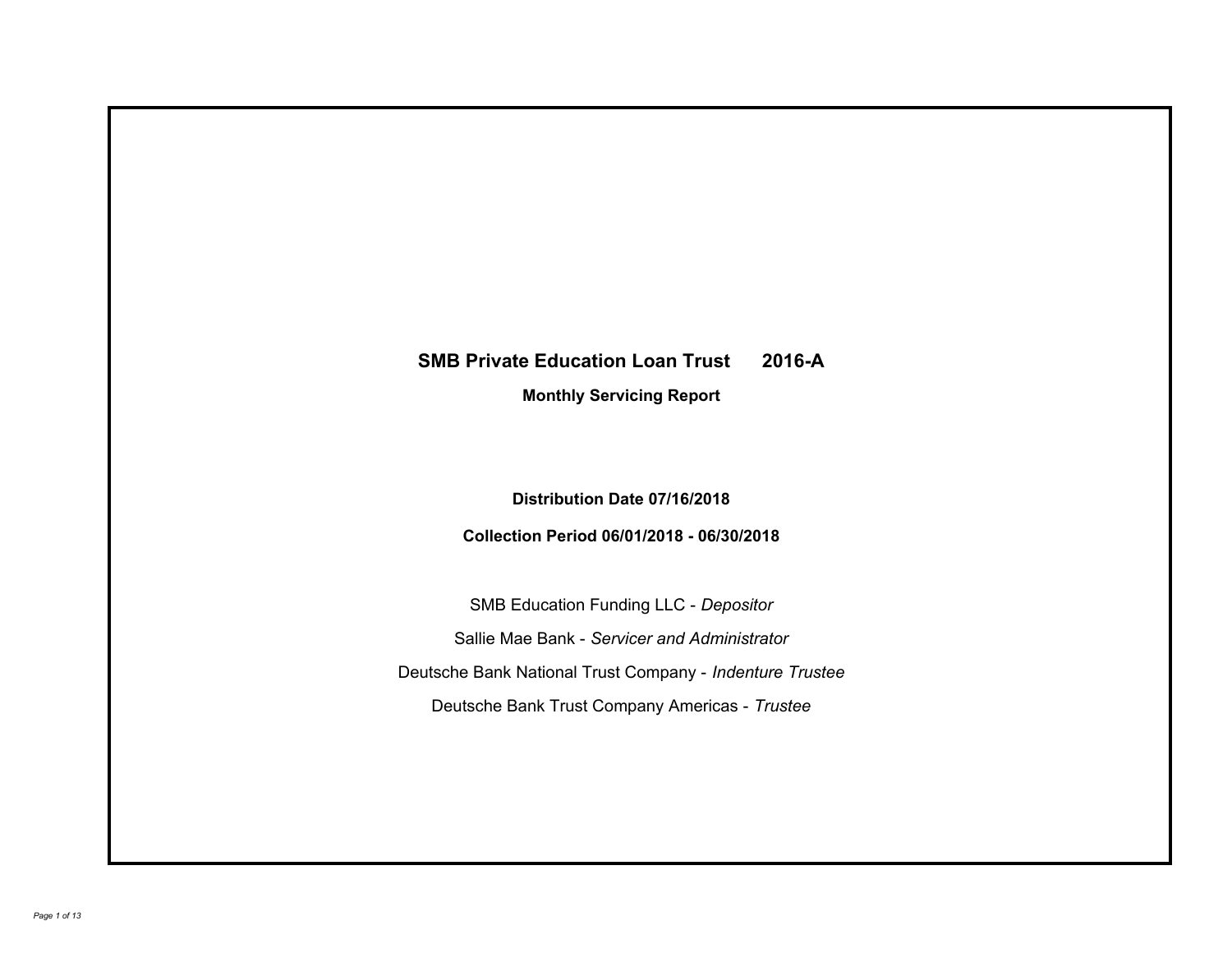|             | <b>Deal Parameters</b>                                         |                                                                                            |                                      |                                          |                                          |
|-------------|----------------------------------------------------------------|--------------------------------------------------------------------------------------------|--------------------------------------|------------------------------------------|------------------------------------------|
| A           | <b>Student Loan Portfolio Characteristics</b>                  |                                                                                            | <b>Settlement Date</b><br>05/26/2016 | 05/31/2018                               | 06/30/2018                               |
|             | <b>Principal Balance</b><br>Interest to be Capitalized Balance |                                                                                            | \$585,861,635.84<br>32,367,510.93    | \$465,686,422.71<br>30,622,392.97        | \$460,556,934.14<br>29,652,350.46        |
|             | Pool Balance<br>Weighted Average Coupon (WAC)                  |                                                                                            | \$618,229,146.77                     | \$496,308,815.68                         | \$490,209,284.60                         |
|             |                                                                | WAC1 (Contractual Interest Rate on the Loan)<br>WAC2 (Average of Applicable Interest Rate) | 8.26%<br>8.23%                       | 9.26%<br>9.19%                           | 9.34%<br>9.27%                           |
|             | Weighted Average Remaining Term                                | WAC3 (Average of Actual Interest Rate)                                                     | 8.16%<br>134.18                      | 9.11%<br>126.52                          | 9.19%<br>126.19                          |
|             | Number of Loans<br>Number of Borrowers<br>Pool Factor          | Since Issued Total Constant Prepayment Rate (1)                                            | 53,959<br>52,283                     | 43,343<br>41,761<br>0.802791034<br>9.03% | 42,876<br>41,316<br>0.792924900<br>9.06% |
| B           | <b>Debt Securities</b>                                         | <b>Cusip/Isin</b>                                                                          | 06/15/2018                           |                                          | 07/16/2018                               |
|             | A2A                                                            | 78449FAB7                                                                                  | \$198,740,374.12                     |                                          | \$193,893,209.24                         |
|             | A2B                                                            | 78449FAC5                                                                                  | \$122,161,514.36                     |                                          | \$119,182,064.39                         |
|             | B                                                              | 78449FAD3                                                                                  | \$50,000,000.00                      |                                          | \$50,000,000.00                          |
| $\mathbf C$ | <b>Certificates</b>                                            | <b>Cusip/Isin</b>                                                                          | 06/15/2018                           |                                          | 07/16/2018                               |
|             | Residual                                                       | 78449F101                                                                                  | \$100,000.00                         |                                          | \$100,000.00                             |
| D           | <b>Account Balances</b>                                        |                                                                                            | 06/15/2018                           |                                          | 07/16/2018                               |
|             | Reserve Account Balance                                        |                                                                                            | \$1,557,854.00                       |                                          | \$1,557,854.00                           |
| E           | <b>Asset / Liability</b>                                       |                                                                                            | 06/15/2018                           |                                          | 07/16/2018                               |
|             | Overcollateralization Percentage                               |                                                                                            | 25.27%                               |                                          | 25.93%                                   |
|             | Specified Overcollateralization Amount                         |                                                                                            | \$148,892,644.70                     |                                          | \$147,062,785.38                         |
|             | Actual Overcollateralization Amount                            |                                                                                            | \$125,406,927.20                     |                                          | \$127,134,010.97                         |
|             |                                                                |                                                                                            |                                      |                                          |                                          |

(1) For additional information, see 'Since Issued CPR Methodology' found on page 11 of this report.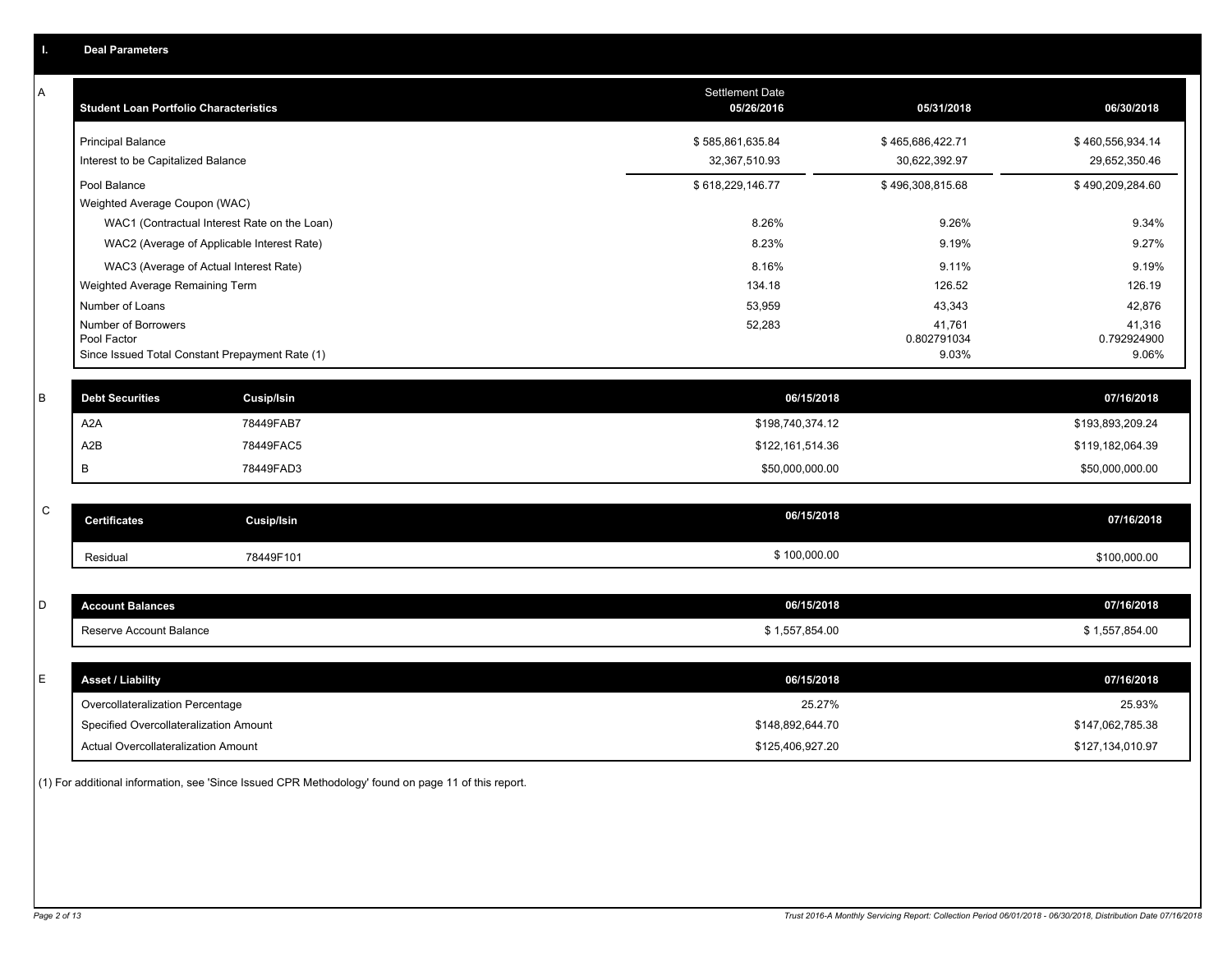| A | <b>Student Loan Principal Receipts</b>                           |                |
|---|------------------------------------------------------------------|----------------|
|   | <b>Borrower Principal</b>                                        | 6,708,038.76   |
|   | <b>Consolidation Activity Principal</b>                          | 0.00           |
|   | Seller Principal Reimbursement                                   | 0.00           |
|   | Servicer Principal Reimbursement                                 | 0.00           |
|   | Delinquent Principal Purchases by Servicer                       | 0.00           |
|   | <b>Other Principal Deposits</b>                                  | 0.00           |
|   | <b>Total Principal Receipts</b>                                  | \$6,708,038.76 |
| В | <b>Student Loan Interest Receipts</b>                            |                |
|   | Borrower Interest                                                | 2,362,262.79   |
|   | <b>Consolidation Activity Interest</b>                           | 0.00           |
|   | Seller Interest Reimbursement                                    | 0.00           |
|   | Servicer Interest Reimbursement                                  | 0.00           |
|   | Delinquent Interest Purchases by Servicer                        | 0.00           |
|   | <b>Other Interest Deposits</b>                                   | 0.00           |
|   | <b>Total Interest Receipts</b>                                   | \$2,362,262.79 |
| C | <b>Recoveries on Realized Losses</b>                             | \$80,954.06    |
|   |                                                                  |                |
| D | <b>Investment Income</b>                                         | \$14,733.32    |
| Ε | <b>Funds Borrowed from Next Collection Period</b>                | \$0.00         |
| F | <b>Funds Repaid from Prior Collection Period</b>                 | \$0.00         |
| G | Loan Sale or Purchase Proceeds                                   | \$0.00         |
| н | Initial Deposits to Distribution Account                         | \$0.00         |
|   | <b>Excess Transferred from Other Accounts</b>                    | \$0.00         |
| J | <b>Borrower Benefit Reimbursements</b>                           | \$0.00         |
| Κ | <b>Other Deposits</b>                                            | \$0.00         |
| L | <b>Other Fees Collected</b>                                      | \$0.00         |
| м | <b>AVAILABLE FUNDS</b>                                           | \$9,165,988.93 |
| N | Non-Cash Principal Activity During Collection Period             | \$1,578,550.19 |
| O | Aggregate Purchased Amounts by the Depositor, Servicer or Seller | \$0.00         |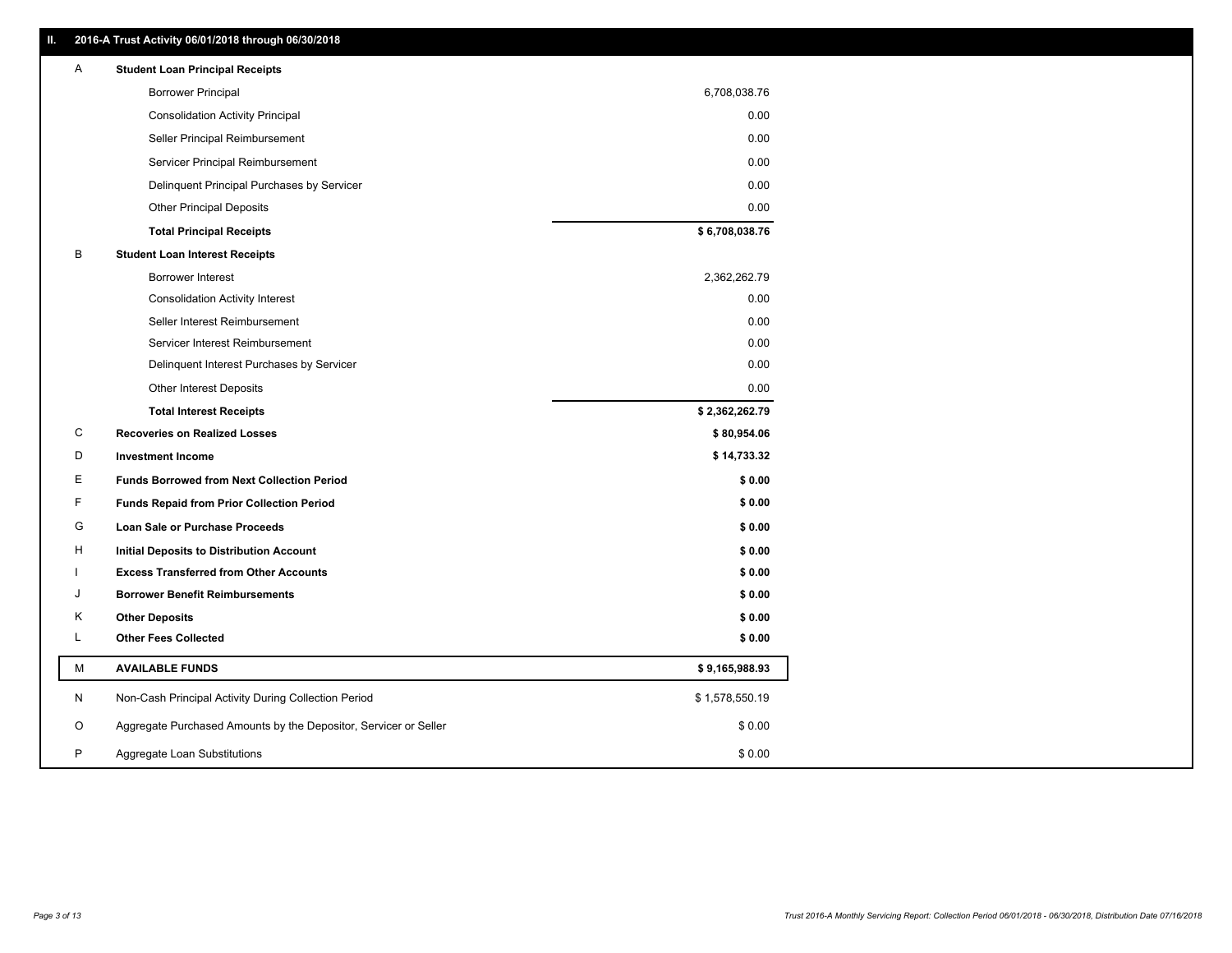#### **06/30/2018 05/31/2018 Wtd Avg Coupon # Loans Principal and Interest Accrued to Capitalize % of Principal % of Loans in Repay (1) Wtd Avg Coupon # Loans Principal and Interest Accrued to Capitalize % of Principal % of Loans in Repay (1)**  INTERIM: IN SCHOOL 10.31% 3,462 \$47,912,398.98 9.774% - % 10.18% 4,212 \$59,631,648.91 12.015% - % GRACE 10.10% 2,301 \$32,970,670.53 6.726% - % 9.95% 1,998 \$26,386,131.74 5.316% - % DEFERMENT 10.17% 1,870 \$22,079,571.99 4.504% - % 10.11% 1,920 \$22,613,291.14 4.556% - % REPAYMENT: CURRENT 8.88% 33,174 \$359,130,857.00 73.261% 92.740% 8.81% 33,270 \$360,936,058.81 72.724% 93.102% 31-60 DAYS DELINQUENT 9.35% 456 \$5,611,637.23 1.145% 1.449% 9.45% 497 \$6,431,895.13 1.296% 1.659% 61-90 DAYS DELINQUENT 9.90% 223 \$2,848,646.83 0.581% 0.736% 9.48% 213 \$2,805,793.80 0.565% 0.724% > 90 DAYS DELINQUENT 9.36% 126 \$1,700,823.21 0.347% 0.439% 9.58% 112 \$1,535,110.63 0.309% 0.396% FORBEARANCE 9.29% 1,264 \$17,954,678.83 3.663% 4.636% 8.86% 1,121 \$15,968,885.52 3.218% 4.119% **TOTAL 42,876 \$490,209,284.60 100.00% 100.00% 43,343 \$496,308,815.68 100.00% 100.00% Loans by Repayment Status** Percentages may not total 100% due to rounding \*

Loans classified in "Repayment" include any loan for which interim interest only, \$25 fixed payments or full principal and interest payments are due. 1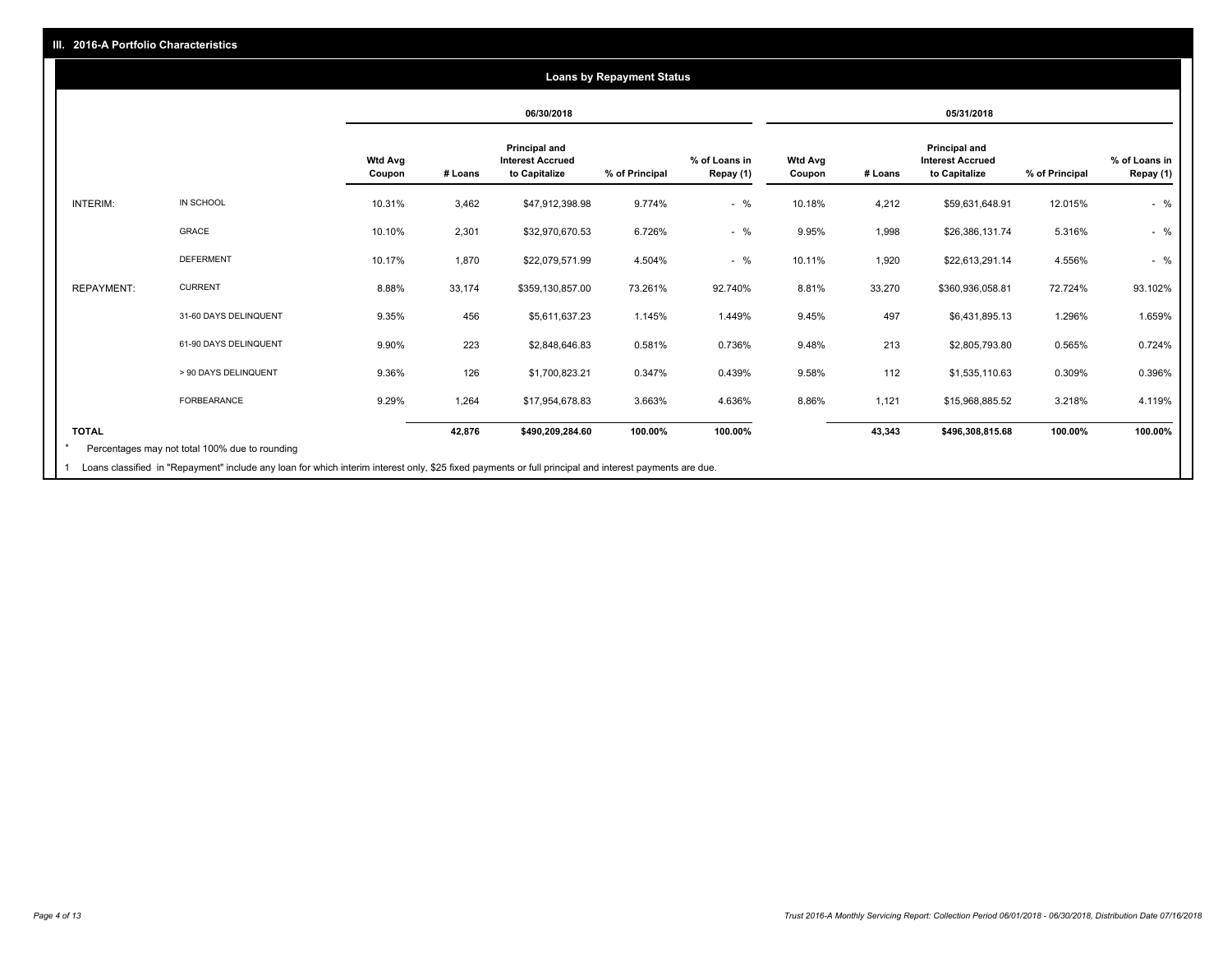|                 |                       |                          |         | 06/30/2018                                                |                |                                |                          |         | 05/31/2018                                                |                |                                |
|-----------------|-----------------------|--------------------------|---------|-----------------------------------------------------------|----------------|--------------------------------|--------------------------|---------|-----------------------------------------------------------|----------------|--------------------------------|
|                 |                       | <b>Wtd Avg</b><br>Coupon | # Loans | Principal and<br><b>Interest Accrued</b><br>to Capitalize | % of Principal | % of Loans in<br>P&I Repay (2) | <b>Wtd Avg</b><br>Coupon | # Loans | Principal and<br><b>Interest Accrued</b><br>to Capitalize | % of Principal | % of Loans in<br>P&I Repay (2) |
| <b>INTERIM:</b> | IN SCHOOL             | 9.80%                    | 7,268   | \$100,767,572.55                                          | 20.556%        | $-$ %                          | 9.67%                    | 8,894   | \$125,504,299.45                                          | 25.288%        | $-$ %                          |
|                 | GRACE                 | 9.66%                    | 4,697   | \$66,565,976.86                                           | 13.579%        | $-$ %                          | 9.55%                    | 3,952   | \$52,260,504.65                                           | 10.530%        | $-$ %                          |
|                 | <b>DEFERMENT</b>      | 9.71%                    | 3,512   | \$40,917,355.69                                           | 8.347%         | $-$ %                          | 9.64%                    | 3,618   | \$42,037,857.77                                           | 8.470%         | $-$ %                          |
| P&I REPAYMENT:  | <b>CURRENT</b>        | 8.72%                    | 25,370  | \$254,274,810.65                                          | 51.871%        | 90.182%                        | 8.65%                    | 24,995  | \$250,442,737.38                                          | 50.461%        | 90.574%                        |
|                 | 31-60 DAYS DELINQUENT | 9.31%                    | 428     | \$5,247,724.57                                            | 1.071%         | 1.861%                         | 9.44%                    | 452     | \$5,917,279.18                                            | 1.192%         | 2.140%                         |
|                 | 61-90 DAYS DELINQUENT | 9.90%                    | 215     | \$2,793,566.45                                            | 0.570%         | 0.991%                         | 9.45%                    | 205     | \$2,717,040.15                                            | 0.547%         | 0.983%                         |
|                 | > 90 DAYS DELINQUENT  | 9.33%                    | 120     | \$1,622,306.33                                            | 0.331%         | 0.575%                         | 9.54%                    | 106     | \$1,460,211.58                                            | 0.294%         | 0.528%                         |
|                 | FORBEARANCE           | 9.30%                    | 1,266   | \$18,019,971.50                                           | 3.676%         | 6.391%                         | 8.86%                    | 1,121   | \$15,968,885.52                                           | 3.218%         | 5.775%                         |
| <b>TOTAL</b>    |                       |                          | 42,876  | \$490,209,284.60                                          | 100.00%        | 100.00%                        |                          | 43,343  | \$496,308,815.68                                          | 100.00%        | 100.00%                        |

WAC reflects WAC3 To conform with company standard reporting these sections now include Princial and Interest Accrued to Capitalize.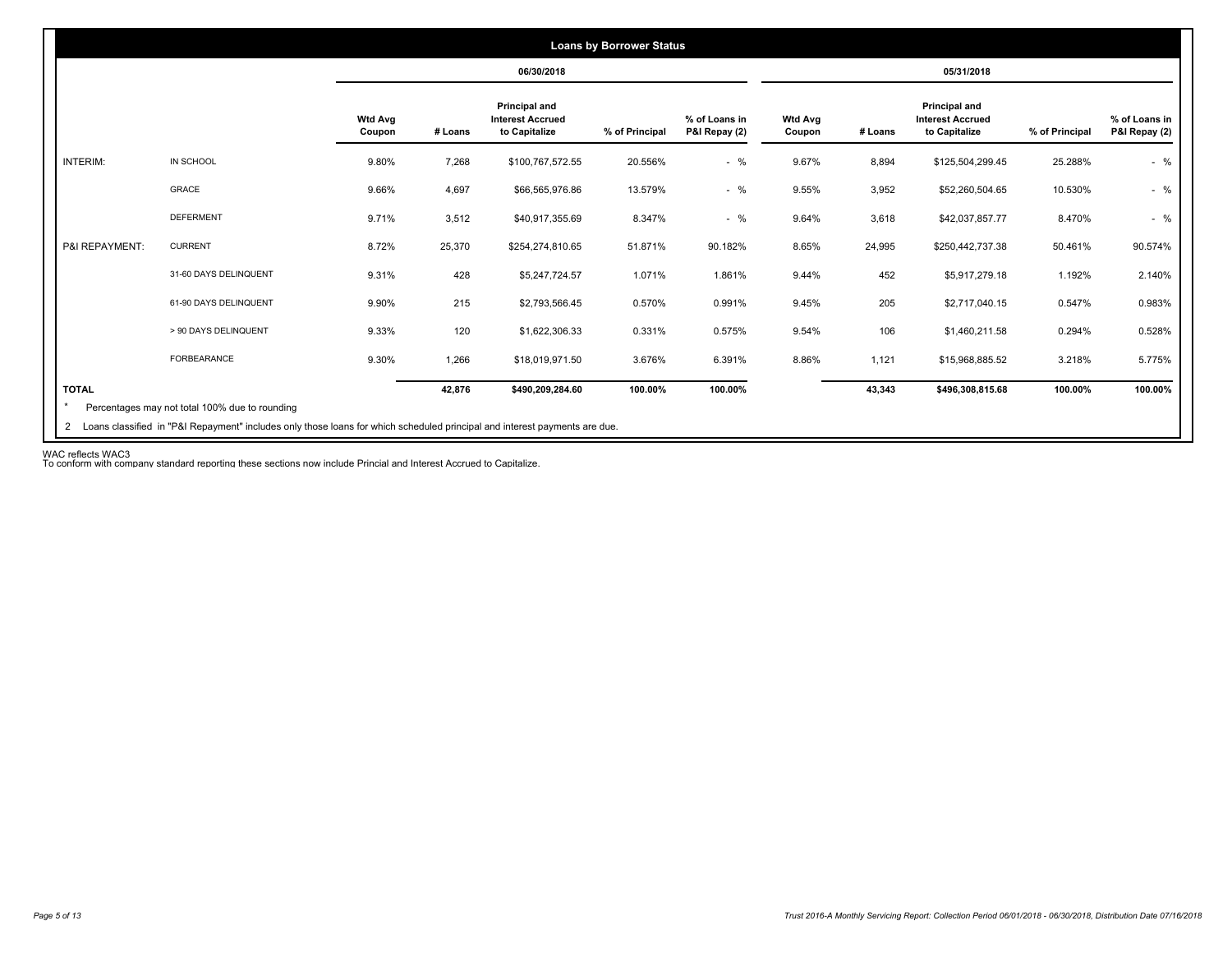|                                                                                                  | 6/30/2018        | 5/31/2018        |
|--------------------------------------------------------------------------------------------------|------------------|------------------|
| Pool Balance                                                                                     | \$490,209,284.60 | \$496,308,815.68 |
| Total # Loans                                                                                    | 42,876           | 43,343           |
| Total # Borrowers                                                                                | 41,316           | 41,761           |
| Weighted Average Coupon                                                                          | 9.27%            | 9.19%            |
| Weighted Average Remaining Term                                                                  | 126.19           | 126.52           |
| Percent of Pool - Cosigned                                                                       | 92.6%            | 92.6%            |
| Percent of Pool - Non Cosigned                                                                   | 7.4%             | 7.4%             |
| Borrower Interest Accrued for Period                                                             | \$3,433,635.95   | \$3,594,018.98   |
| Outstanding Borrower Interest Accrued                                                            | \$32,183,590.20  | \$33,197,497.83  |
| Gross Principal Realized Loss - Periodic *                                                       | \$459,854.53     | \$525,281.19     |
| Gross Principal Realized Loss - Cumulative *                                                     | \$10,935,081.70  | \$10,475,227.17  |
| Recoveries on Realized Losses - Periodic                                                         | \$80,954.06      | \$64,536.87      |
| Recoveries on Realized Losses - Cumulative                                                       | \$1,366,584.52   | \$1,285,630.46   |
| Net Losses - Periodic                                                                            | \$378,900.47     | \$460,744.32     |
| Net Losses - Cumulative                                                                          | \$9,568,497.18   | \$9,189,596.71   |
| Non-Cash Principal Activity - Capitalized Interest                                               | \$2,039,641.27   | \$746,773.70     |
| Since Issued Total Constant Prepayment Rate (CPR) (1)                                            | 9.06%            | 9.03%            |
| <b>Loan Substitutions</b>                                                                        | \$0.00           | \$0.00           |
| <b>Cumulative Loan Substitutions</b>                                                             | \$0.00           | \$0.00           |
| <b>Unpaid Servicing Fees</b>                                                                     | \$0.00           | \$0.00           |
| <b>Unpaid Administration Fees</b>                                                                | \$0.00           | \$0.00           |
| <b>Unpaid Carryover Servicing Fees</b>                                                           | \$0.00           | \$0.00           |
| Note Interest Shortfall                                                                          | \$0.00           | \$0.00           |
| Loans in Modification                                                                            | \$21,888,819.08  | \$20,821,993.72  |
| % of Loans in Modification as a % of Loans in Repayment (P&I)                                    | 8.29%            | 7.99%            |
|                                                                                                  |                  |                  |
| % Annualized Gross Principal Realized Loss - Periodic as a %<br>of Loans in Repayment (P&I) * 12 | 2.09%            | 2.42%            |
| % Gross Principal Realized Loss - Cumulative as a % of<br>Original Pool Balance                  | 1.77%            | 1.69%            |

\* In accordance with the Servicer's current policies and procedures, after September 1, 2017 loans subject to bankruptcy claims generally will not be reported as a charged-off unless and until they are delinquent for 120 d

(1) For additional information, see 'Since Issued CPR Methodology' found on page 11 of this report.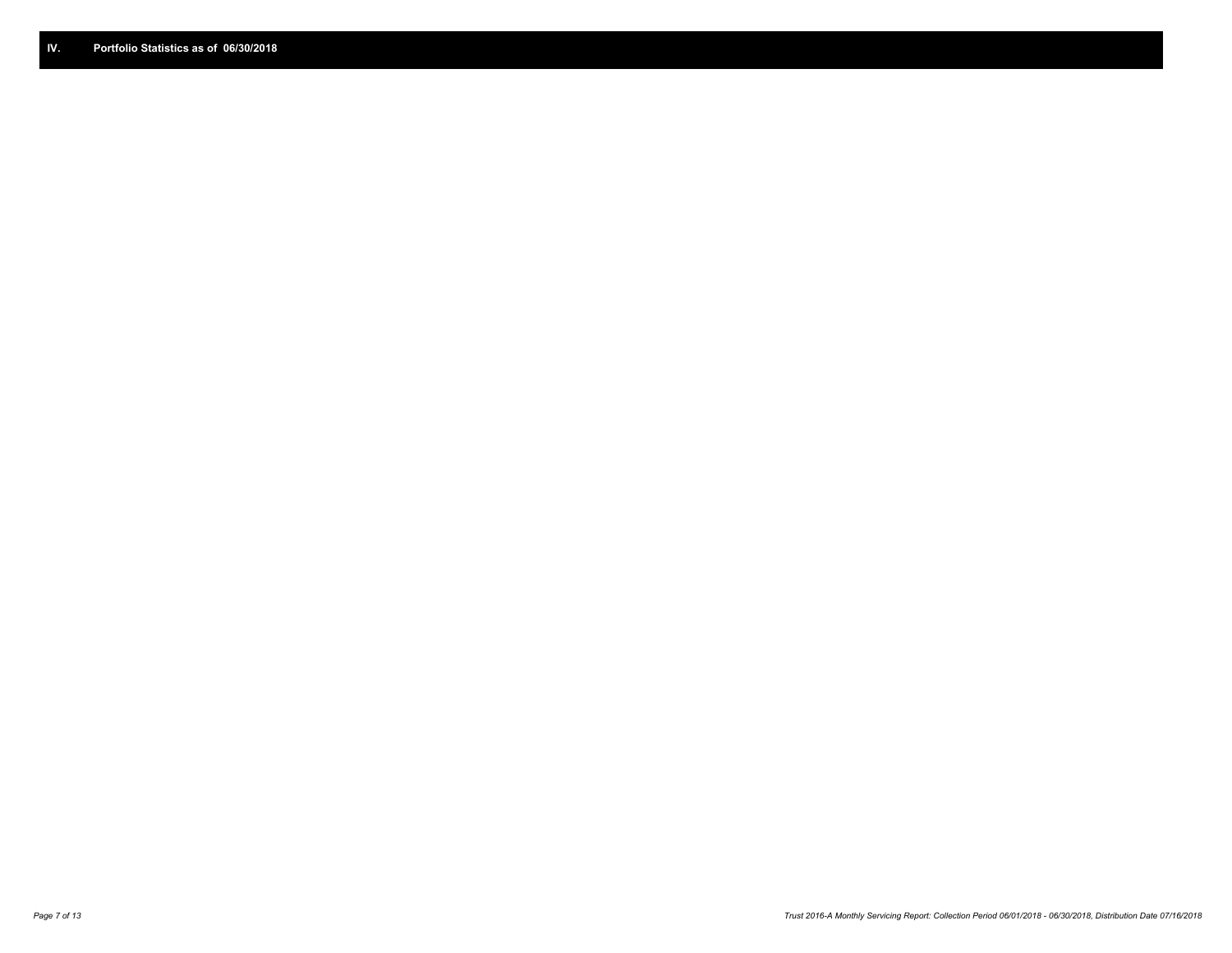| Loan Program                       |                                   |         |                  |          |
|------------------------------------|-----------------------------------|---------|------------------|----------|
|                                    | Weighted<br><b>Average Coupon</b> | # LOANS | <b>\$ AMOUNT</b> | $%$ *    |
| - Smart Option Interest-Only Loans | 8.24%                             | 9,793   | \$88,158,183.51  | 17.984%  |
| - Smart Option Fixed Pay Loans     | $9.22\%$                          | 11,659  | \$156,781,839.25 | 31.983%  |
| - Smart Option Deferred Loans      | 9.51%                             | 21,424  | \$245,269,261.84 | 50.034%  |
| - Other Loan Programs              | $0.00\%$                          | 0       | \$0.00           | 0.000%   |
| Total                              | 9.19%                             | 42,876  | \$490,209,284.60 | 100.000% |

\* Percentages may not total 100% due to rounding

B

C

A

**Index Type**

|                       | Weighted<br><b>Average Coupon</b> | # LOANS | <b>S AMOUNT</b>  | $%$ *    |
|-----------------------|-----------------------------------|---------|------------------|----------|
| - Fixed Rate Loans    | 8.15%                             | 8,525   | \$107,504,978.99 | 21.930%  |
| - LIBOR Indexed Loans | 9.48%                             | 34,351  | \$382,704,305.61 | 78.070%  |
| - Other Index Rates   | $0.00\%$                          | 0       | \$0.00           | 0.000%   |
| <b>Total</b>          | 9.19%                             | 42.876  | \$490,209,284.60 | 100.000% |

\* Percentages may not total 100% due to rounding

## **Weighted Average Recent FICO**

| (2)<br>Wtd Avg Recent FICO Band | # LOANS | <b>\$ AMOUNT</b> | $%$ *    |
|---------------------------------|---------|------------------|----------|
| 0 - 639                         | 3,123   | \$32,844,812.43  | 6.700%   |
| 640 - 669                       | 2,519   | \$26,233,785.22  | 5.352%   |
| 670 - 699                       | 4,655   | \$54,184,703.72  | 11.053%  |
| 700 - 739                       | 9.414   | \$109,459,644.24 | 22.329%  |
| $740 +$                         | 23,157  | \$267,451,634.92 | 54.559%  |
| N/A <sup>(1)</sup>              | 8       | \$34,704.07      | 0.007%   |
| <b>Total</b>                    | 42,876  | \$490,209,284.60 | 100.000% |

#### WAC reflects WAC3

To conform with company standard reporting these sections now include Princial and Interest Accrued to Capitalize.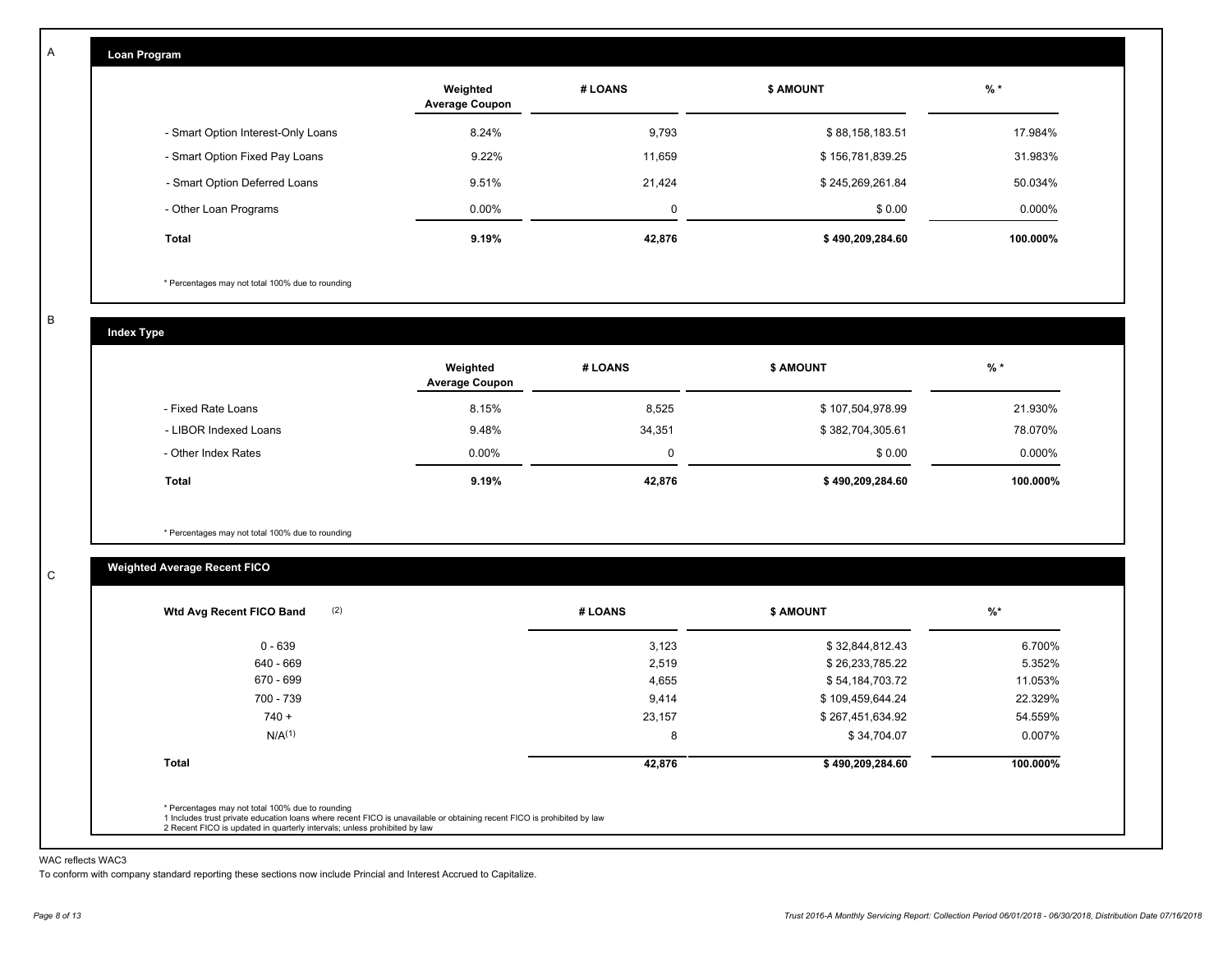\$ 0.00

\$ 37,490,591.00

\$ 0.00

| А. | <b>Reserve Account</b>                                                               |                  |
|----|--------------------------------------------------------------------------------------|------------------|
|    | Specified Reserve Account Balance                                                    | \$1,557,854.00   |
|    | Actual Reserve Account Balance                                                       | \$1,557,854.00   |
| В. | <b>Principal Distribution Amount</b>                                                 |                  |
|    | i.<br>Class A Notes Outstanding                                                      | \$320,901,888.48 |
|    | Pool Balance<br>ii.                                                                  | \$490,209,284.60 |
|    | iii.<br>First Priority Principal Distribution Amount (i - ii)                        | \$0.00           |
|    | Class A and B Notes Outstanding<br>iv.                                               | \$370,901,888.48 |
|    | First Priority Principal Distribution Amount<br>٧.                                   | \$0.00           |
|    | Pool Balance<br>vi.                                                                  | \$490,209,284.60 |
|    | Specified Overcollateralization Amount<br>vii.                                       | \$147,062,785.38 |
|    | Regular Principal Distribution Amount (if (iv > 0, (iv - v) - (vi - vii))<br>viii.   | \$27,755,389.26  |
|    | Pool Balance<br>ix.                                                                  | \$490,209,284.60 |
|    | 10% of Initial Pool Balance<br>х.                                                    | \$61,822,914.68  |
|    | First Priority Principal Distribution Amount<br>xi.                                  | \$0.00           |
|    | Regular Principal Distribution Amount<br>xii.                                        | \$27,755,389.26  |
|    | Available Funds (after payment of waterfall items A through I)<br>xiii.              | \$0.00           |
|    | xiv. Additional Principal Distribution Amount (if(vi <= x,min(xiii, vi - xi - xii))) | \$0.00           |
|    |                                                                                      |                  |
| C. | R-2 Certificate                                                                      |                  |
|    | <b>Previous Notional Balance</b>                                                     | \$37,490,591.00  |
|    | Shortfall of Principal                                                               | \$0.00           |

Current Notional Balance

Shortfall of Interest

Excess Distribution Allocated (1)

1. Until the notional amount of the R-2 Certificate is reduced to zero and if there is excess cash through the distribution available it will be distributed to the R-2 Certificate, otherwise the amount will be zero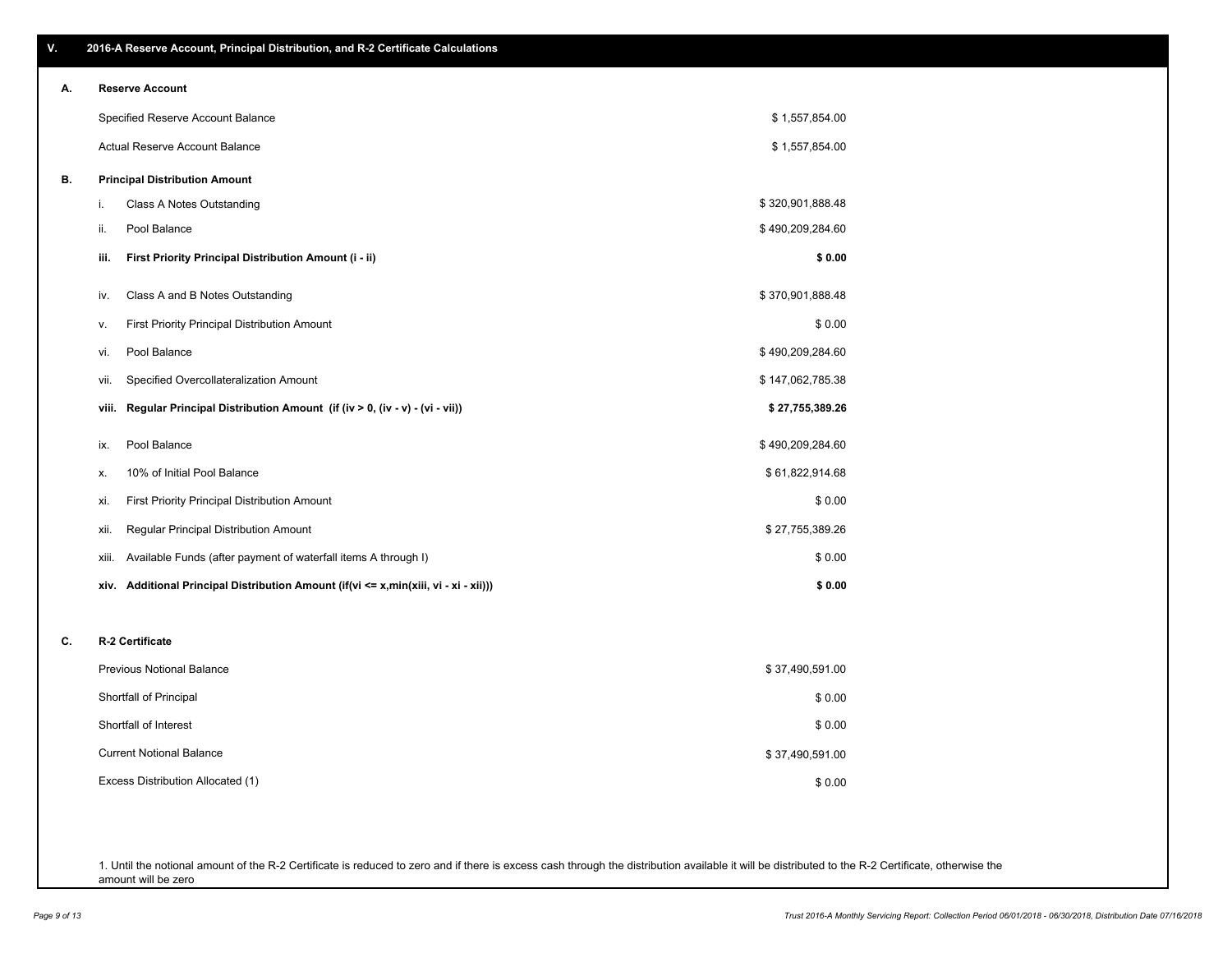|    |                                                         | Paid           | <b>Funds Balance</b> |
|----|---------------------------------------------------------|----------------|----------------------|
|    | <b>Total Available Funds</b>                            |                | \$9,165,988.93       |
| A  | <b>Trustee Fees</b>                                     | \$0.00         | \$9,165,988.93       |
| B  | <b>Servicing Fees</b>                                   | \$311,084.68   | \$8,854,904.25       |
| C  | i. Administration Fees                                  | \$8,333.00     | \$8,846,571.25       |
|    | ii. Unreimbursed Administrator Advances plus any Unpaid | \$0.00         | \$8,846,571.25       |
| D  | Class A Noteholders Interest Distribution Amount        | \$823,052.58   | \$8,023,518.67       |
| E. | <b>First Priority Principal Payment</b>                 | \$0.00         | \$8,023,518.67       |
| F  | Class B Noteholders Interest Distribution Amount        | \$196,903.82   | \$7,826,614.85       |
| G  | <b>Reinstatement Reserve Account</b>                    | \$0.00         | \$7,826,614.85       |
| H  | Regular Principal Distribution                          | \$7,826,614.85 | \$0.00               |
|    | <b>Carryover Servicing Fees</b>                         | \$0.00         | \$0.00               |
| J  | Additional Principal Distribution Amount                | \$0.00         | \$0.00               |
| Κ  | Unpaid Expenses of Trustee                              | \$0.00         | \$0.00               |
| L  | Unpaid Expenses of Administrator                        | \$0.00         | \$0.00               |
| M  | i. Remaining Funds to the R-1 Certificateholder(s)      | \$0.00         | \$0.00               |
|    | ii. Remaining Funds to the R-2 Certificateholder(s)     | \$0.00         | \$0.00               |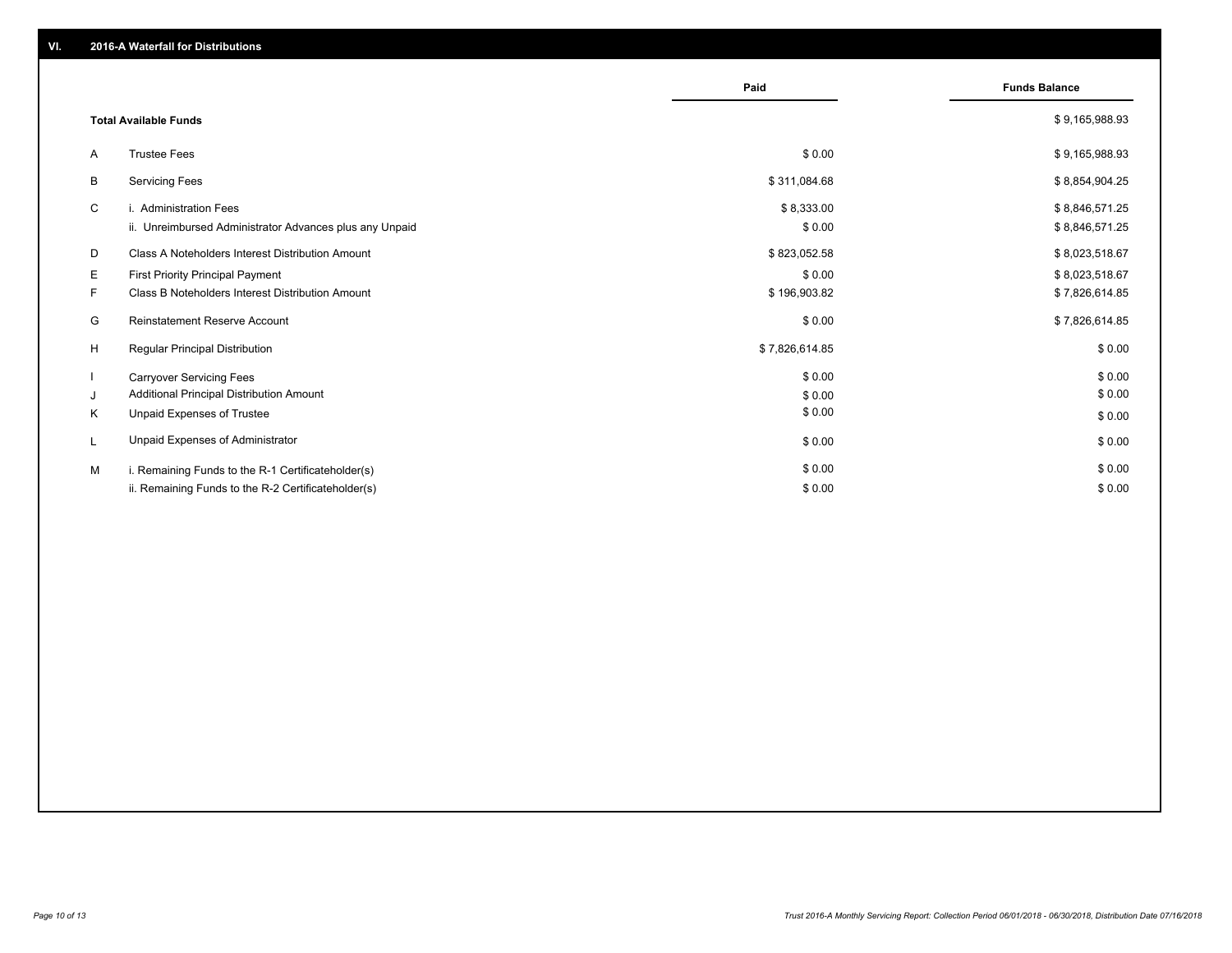## **VII. 2016-A Distributions**

#### **Distribution Amounts**

|                                                            | A <sub>2</sub> A        | A <sub>2</sub> B        | в                       |
|------------------------------------------------------------|-------------------------|-------------------------|-------------------------|
| Cusip/Isin                                                 | 78449FAB7               | 78449FAC5               | 78449FAD3               |
| <b>Beginning Balance</b>                                   | \$198,740,374.12        | \$122,161,514.36        | \$50,000,000.00         |
| Index                                                      | <b>FIXED</b>            | <b>LIBOR</b>            | <b>LIBOR</b>            |
| Spread/Fixed Rate                                          | 2.70%                   | 1.50%                   | 2.50%                   |
| Record Date (Days Prior to Distribution)                   | 1 NEW YORK BUSINESS DAY | 1 NEW YORK BUSINESS DAY | 1 NEW YORK BUSINESS DAY |
| <b>Accrual Period Begin</b>                                | 6/15/2018               | 6/15/2018               | 6/15/2018               |
| <b>Accrual Period End</b>                                  | 7/15/2018               | 7/16/2018               | 7/16/2018               |
| Daycount Fraction                                          | 0.08333333              | 0.08611111              | 0.08611111              |
| Interest Rate*                                             | 2.70000%                | 3.57325%                | 4.57325%                |
| <b>Accrued Interest Factor</b>                             | 0.002250000             | 0.003076965             | 0.003938076             |
| <b>Current Interest Due</b>                                | \$447,165.84            | \$375,886.74            | \$196,903.82            |
| Interest Shortfall from Prior Period Plus Accrued Interest | $\mathbb{S}$ -          | $\mathsf{\$}$ -         | $$ -$                   |
| <b>Total Interest Due</b>                                  | \$447,165.84            | \$375,886.74            | \$196,903.82            |
| <b>Interest Paid</b>                                       | \$447,165.84            | \$375,886.74            | \$196,903.82            |
| <b>Interest Shortfall</b>                                  | $\mathbb{S}$ -          | $\mathsf{\$}$ -         | $$ -$                   |
| <b>Principal Paid</b>                                      | \$4,847,164.88          | \$2,979,449.97          | $$ -$                   |
| <b>Ending Principal Balance</b>                            | \$193,893,209.24        | \$119,182,064.39        | \$50,000,000.00         |
| Paydown Factor                                             | 0.022234701             | 0.022234701             | 0.000000000             |
| <b>Ending Balance Factor</b>                               | 0.889418391             | 0.889418391             | 1.000000000             |

\* Pay rates for Current Distribution. For the interest rates applicable to the next distribution date, please see https://www.salliemae.com/about/investors/data/SMBabrate.txt.